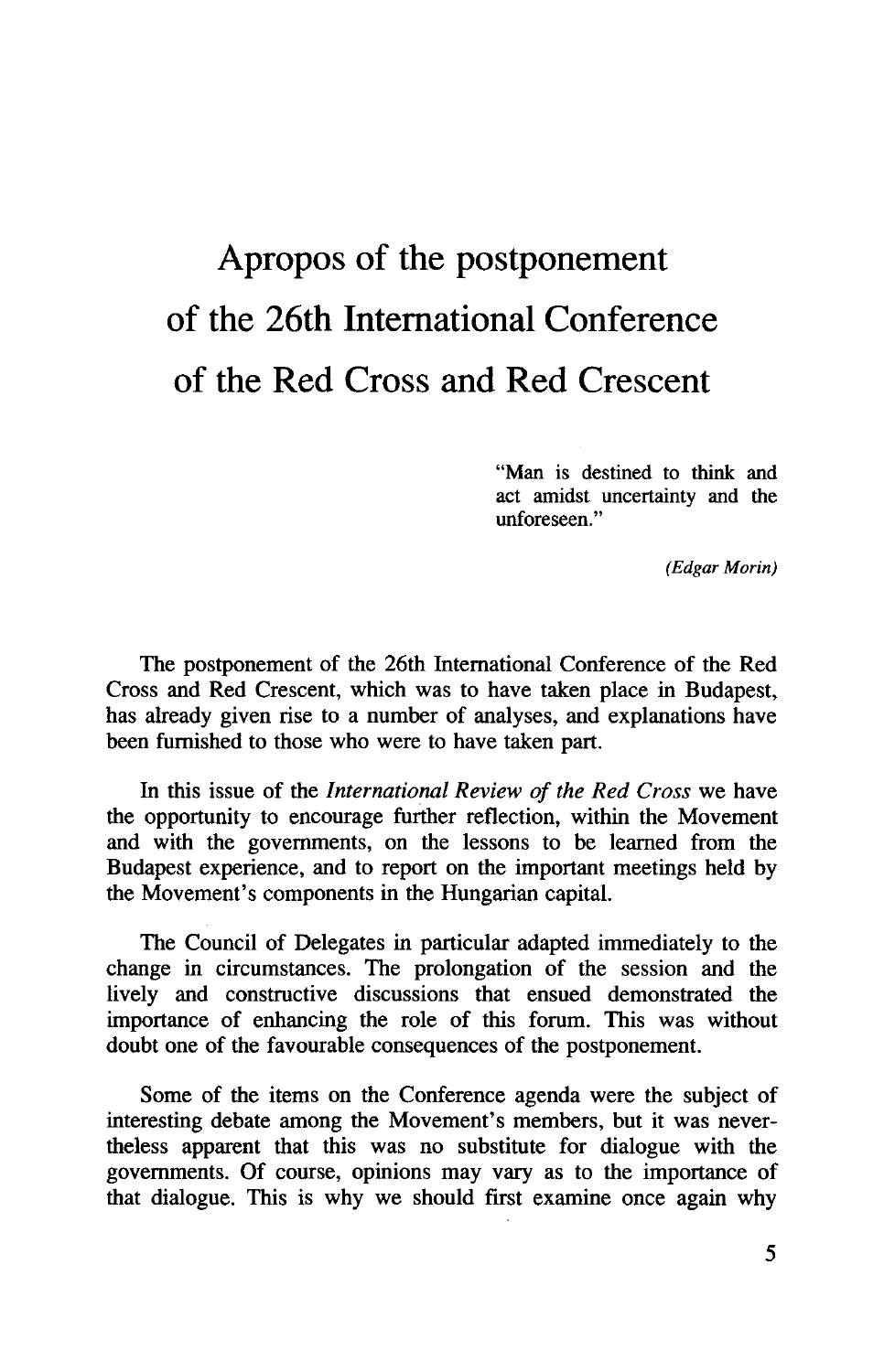the International Conference is held,<sup>1</sup> and only then reflect on the conditions to be met before starting actual preparations.

## Why hold International Conferences of the Red Cross and Red Crescent?

The International Conference affords a unique opportunity to focus the attention of States on the victims the Movement serves.

Of course, dialogue with the States is not limited to those few days every four years. The National Societies usually have frequent contact with their respective governments, and the ICRC is constantly in touch with the governments of the countries in which it is carrying out humanitarian activities, with any other governments involved and with those financing its operations. It is also in touch with almost every government in the world in connection with the promotion and dissemination of humanitarian law. The major difference between those bilateral contacts and the Conference, however, is that the latter makes decisions which affect the entire international community. Richard Perruchoud has written a thesis on the significance of Conference resolutions,<sup>2</sup> and it is not my intention to summarize what he says here. What is clear  $-$  and several diplomats have confirmed it  $$ is that the Conference obliges the governments to state publicly where they stand on the general or specific problems put before them. Any move to develop humanitarian law or to strengthen the instruments for its application must perforce be dealt with by the International Conference. It is also at International Conferences that the international community makes commitments on National Society matters, in particular the development of the weakest among them.

<sup>&</sup>lt;sup>1</sup> In this respect, it is useful to turn back to what was written after the 25th International Conference, in particular in the following publications: de Tscharner, Bénédicte, «La Croix-Rouge internationale après la XXV<sup>e</sup> Conférence internationale de Facture, Souge», Hispo, Booklet 9, Association d'histoire et de science politique,<br>Bern, pp. 29-46; Moreillon, Jacques, «Suspension of the government delegation of the<br>Republic of South Africa at the Twenty-fifth Internati *the Red Cross,* No. 257, March-April 1987, pp. 133-151; Sandoz, Yves, «Analyse juridique de la décision de suspendre la délégation gouvernementale sud-africaine de la décision de suspendre la délégation gouvernementale su la XXV<sup>e</sup> Conférence internationale de la Croix-Rouge», Annuaire français de Droit *International,* vol. XXXII, 1986, pp. 591-602.

<sup>2</sup> Perruchoud, Richard, *Les Resolutions des Conferences Internationales de la Croix-Rouge,* Henry Dunant Institute, Geneva, 1979, 470 pp.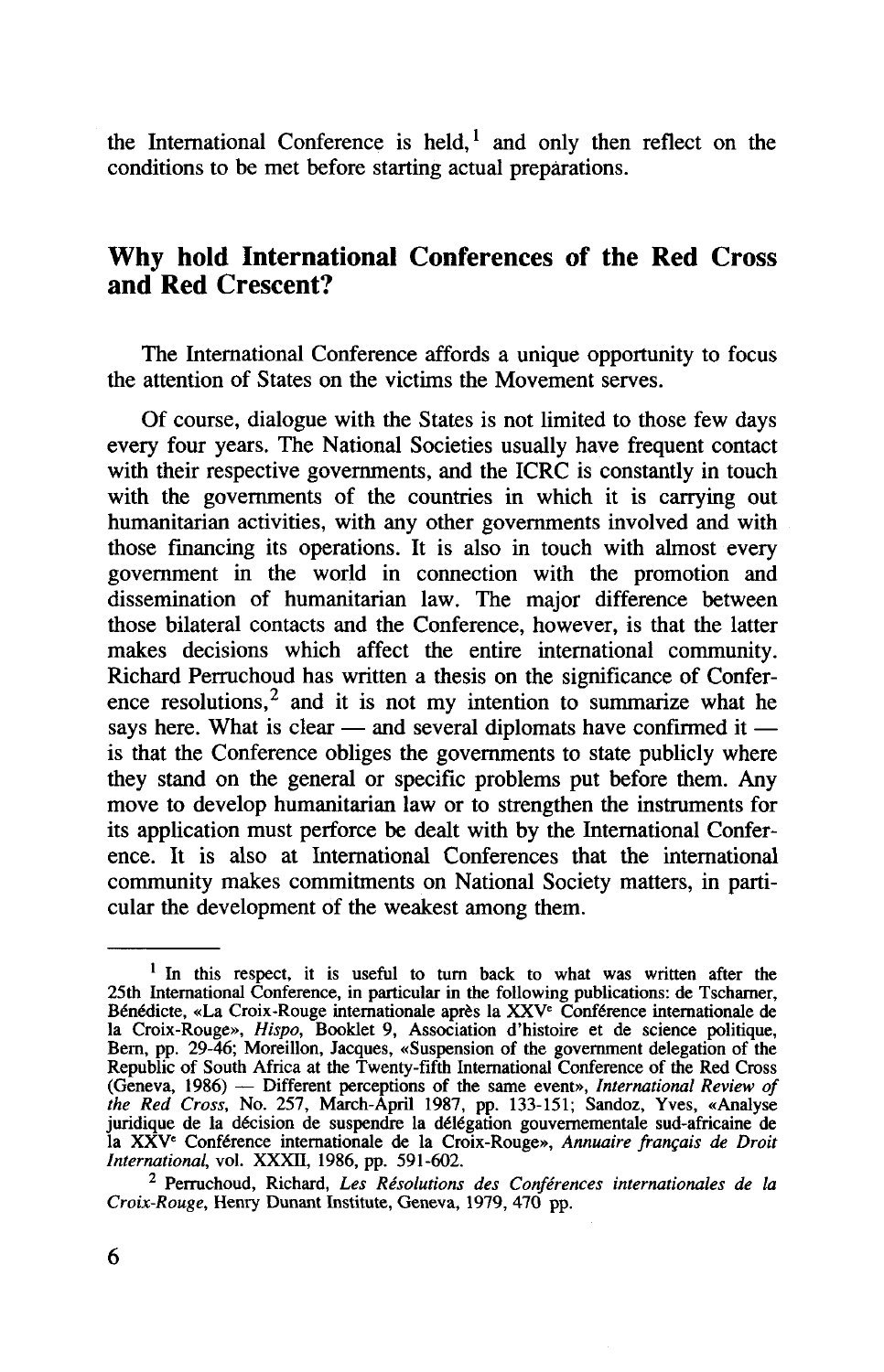The postponement of an International Conference has no immediate tangible effect, but were we to abandon such conferences altogether, in the long run the Movement would become indistinguishable from the countless other humanitarian organizations. Moreover, the ICRC would probably lose the special status as custodian of international humanitarian law that it has enjoyed since the origins of the law.

That in turn would undermine the Movement's international position, and humanitarian law would inevitably fall prey to increasing politicization. And all this would obviously be to the detriment of the victims who are the Movement's primary concern. So the stakes are high.

We should bear these matters in mind when examining the conditions which must be met before preparations for an International Conference can begin.

#### Prerequisites to be met

Several National Societies were traumatized by the events which led to the suspension of the South African government delegation from the 25th International Conference in Geneva in 1986. Indeed, the political debate which took place at the Conference was seen by the general public in many countries as a sign that the Movement itself was becoming politicized.

Those reactions, and the incomprehension of many volunteers, gave rise to feelings of unease on the part of numerous National Societies. This certainly influenced the Standing Commission's decision to postpone the 26th Conference for fear that a similar dispute would break out on the form of Palestinian participation.

In taking its decision, the Standing Commission avoided the risk of political discussion but created another problem, this time essentially with the States. Governments are accustomed to that kind of political debate, and *it would never even occur to them* to put off a longplanned meeting for such a reason. The governments were involved in the preparations for the Budapest Conference, in some cases very actively, and the decision to postpone it took them by surprise.

On the basis of their reactions we can say that the governments understood the Movement's special sensitivity in this area and therefore why the decision was made. But they will not countenance a repeat performance of what happened in Budapest, or even run the risk of such an occurrence.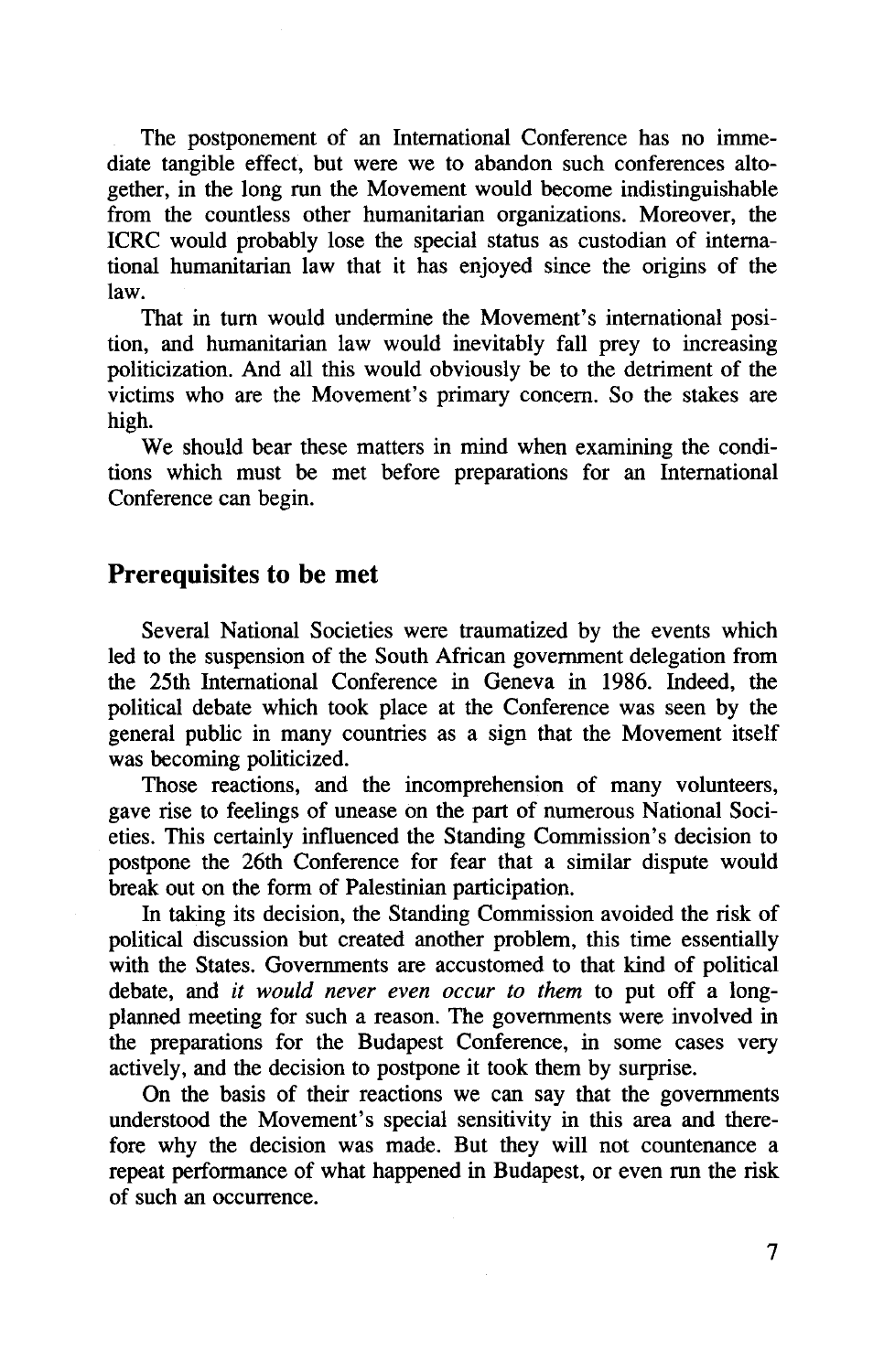Government administrations are overburdened as it is and take a poor view of being made to work for nothing. If we want an International Conference, we must make a clear commitment that we will go ahead with it no matter what happens.

In other words, we must find a way of protecting the Movement from the adverse impact of stormy debates like the one that took place in Geneva, and we must give the governments our word that the experience of Budapest will not be repeated.

### How to avoid a repetition of what happened at the 1986 Geneva Conference?

One idea which has been mooted is that the date of the Conference should be set only once all problems of participation have been resolved. This is obviously unrealistic, and would in fact amount to abandoning the Conference altogether. The pace of events in the modern world is such that no definitive solution for this type of problem could be found one or two years in advance, the minimum amount of time required to organize and make practical arrangements for a conference of this scope.

In the article from which the introductory quote is taken, Edgar Morin makes a very pertinent statement: "(...) effective action always involves a risk, which calls for a strategy, i.e., the drawing up of a scenario which can be adapted to changing circumstances".<sup>3</sup>

If the Movement wants the International Conference — and we have clearly expressed our conviction that the Conference is necessary — then it must be prepared to take the risk involved. We must be courageous, but we need not be foolhardy. We must have a scenario, a plan which puts all the odds on our side. This means that we first have to *identify* the risk, to know exactly what it is we want to avoid.

There are in fact two dangers: first that the Movement's components will be forced to debate an essentially political matter, and secondly that such a debate will give the general public the impression that the Movement is becoming politicized.

<sup>3</sup> Morin, Edgar, *Le Monde,* 26 November 1991, p. 2.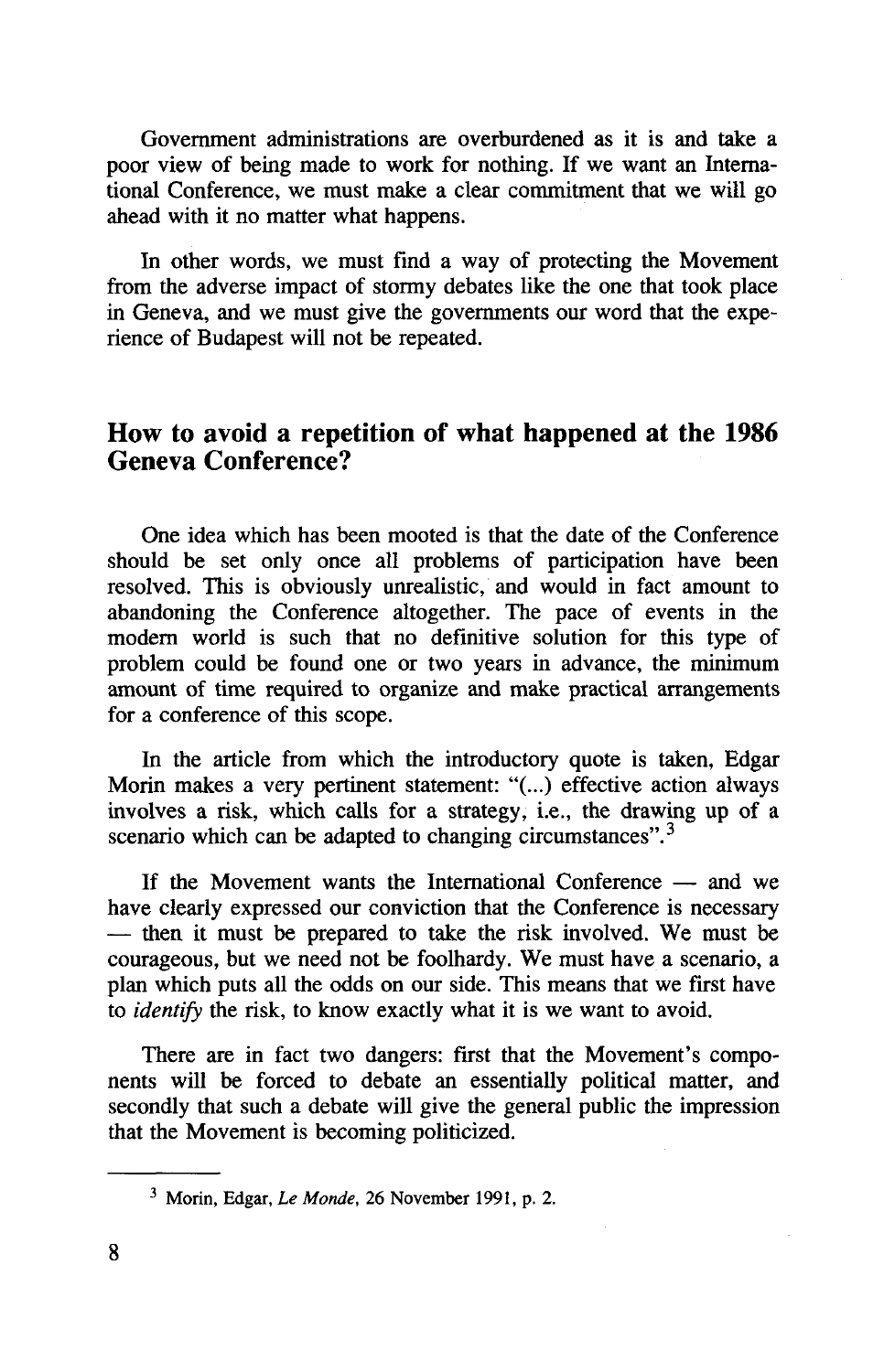#### Keeping the Movement out of political controversy

Political argument represents a real threat to the principle of neutrality, and is a potential danger for the principle of independence in a situation where government and National Society delegations are sitting side by side.

Although there can never be a guarantee that no political debate will take place, everything possible must be done to make sure that questions relating to participation are negotiated and settled by the States before the Conference. Intensive consultations with the States did take place in the months leading up to the Budapest Conference, and in fact acceptable solutions had been found to almost all the many problems concerning participation. Only the negotiations on the form of Palestinian participation — admittedly a particularly thorny issue ended in failure.

Is there a better way to handle this kind of issue? This is the question on which our discussions with the States must focus. There are several interesting possibilities. For example, a group of States could be asked to examine such matters beforehand with a view to proposing solutions to the Conference, or to convening a preparatory conference, participation in which could be limited to the States. In addition, *ad hoc* agreements on the procedure to be followed during the Conference in respect of a specific problem which had not been solved beforehand would probably make it easier to settle any such issue rapidly and without contention.

Specific procedures will in any case have to be set up in preparation for the 26th Conference, but the possibility of structural change involving amendment of the Movement's Statutes should also be considered. The Statutes would have to be amended if the Standing Commission were to be enlarged to include State representatives, or a Commission of States created to deal with problems connected with the participation of States party to the Geneva Conventions, or a preparatory conference convened. We must naturally think carefully before embarking on amendments to the Statutes, as this entails a vast amount of preparatory work and would have to be accepted by a twothirds majority of the members of the Conference present and voting.<sup>4</sup> It would be ill-advised, however, to rule out such a possibility from the outset.

<sup>4</sup> See Statutes of the International Red Cross and Red Crescent Movement, Art. 20.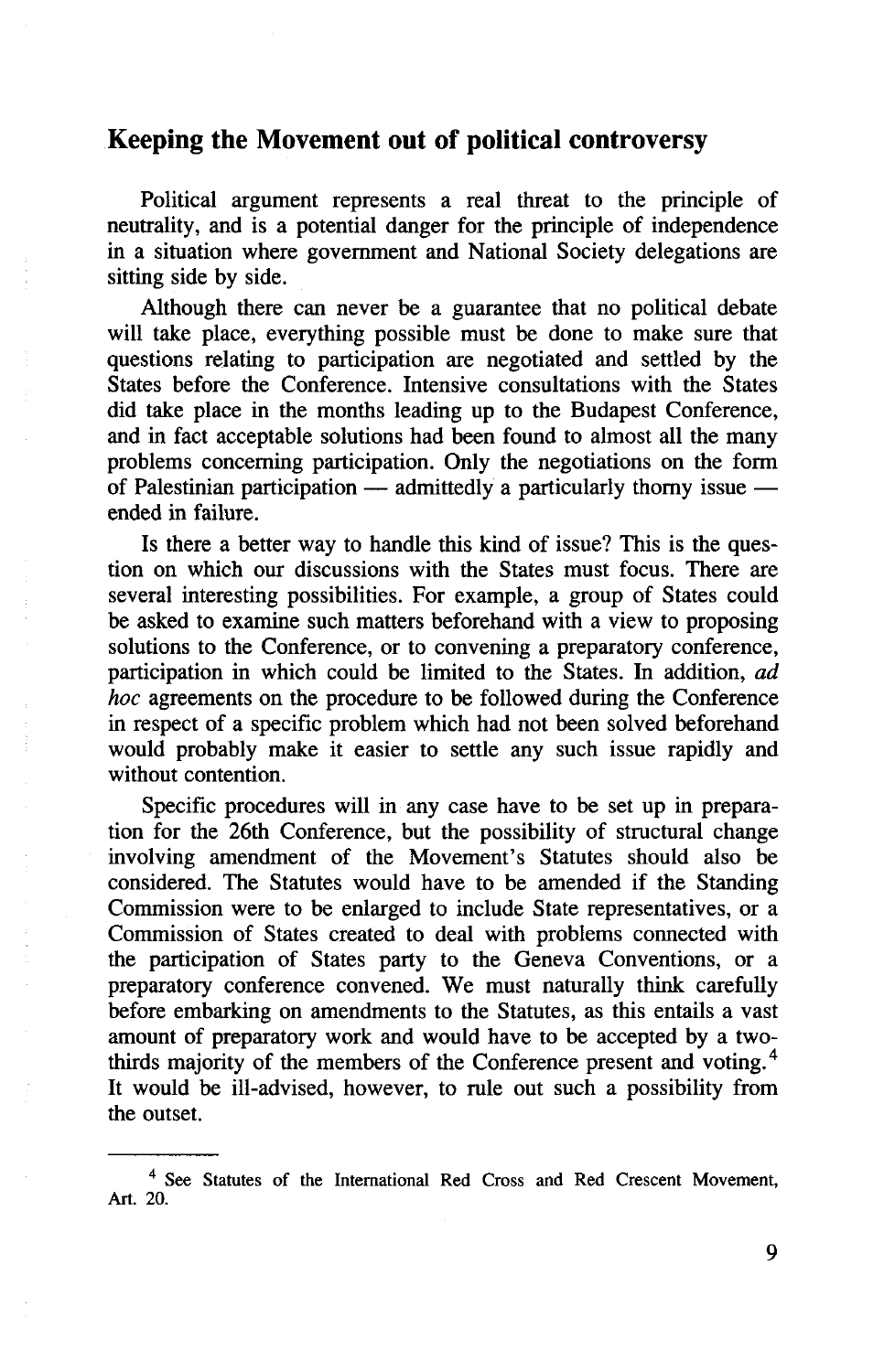### Protecting the Movement's image

As concerns the second danger, i.e., that the public would be left with the *image* of a politicized Movement, several proposals merit consideration. First, the governments' role at the Conference would have to be clearly explained, and this would obviously be much easier if the governments agreed to assume a higher profile in solving problems of participation, as mentioned above. The Movement could also decide in advance not to take part in a vote on participation, thereby clearly demonstrating that it remains outside politics. In fact, the ICRC's representatives in Budapest, who were not in favour of postponing the Conference, suggested this course of action to the Standing Commission.

Here again, apart from the measures to be envisaged immediately, it would be useful to consider, with the reservations expressed above, whether or not amendment of the Statutes would improve the public's perception of International Conferences in the long term. In this respect, one member of the Standing Commission drew attention to the somewhat equivocal nature of the Conference's name. He pointed out that the name contained no indication of government participation, but suggested that the Conference was an internal meeting of the Movement's components.<sup>5</sup> Going even further, the same member criticized the definition of the Conference as the Movement's "supreme deliberative body",<sup>6</sup> because it gives the impression that the States party to the Geneva Conventions are an integral part of the Movement. Although they were discussed at length when the revised Statutes were adopted in 1986, these questions call for further study.

### Conclusion

The Movement, international humanitarian law and, above all, the victims which both seek to assist stand to lose a great deal if there are no more International Conferences. It is therefore vital that everything possible be done to preserve this very special link and opportunity for dialogue between the Movement's components and the States party to the Geneva Conventions.

<sup>5</sup> See Hantos, Jdnos, «The Fundamental Principles are vital to the unity of the International Red Cross and Red Crescent Movement\*, *International Review of the Red Cross,* No. 275, March-April 1990, pp. 86-94, esp. at p. 93.

<sup>6</sup> Article 8 of the Movement's Statutes.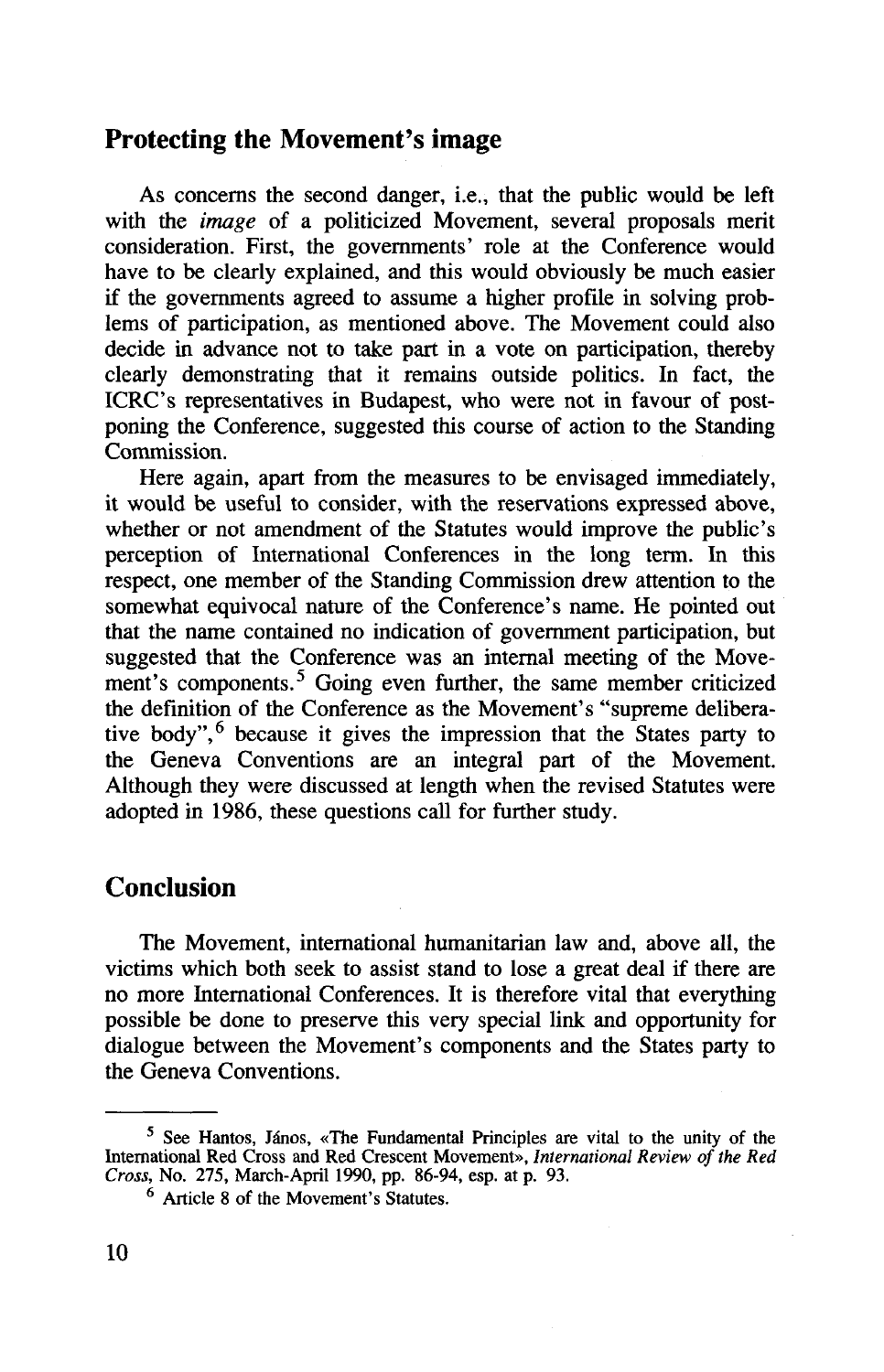The wide range of topics which were to have been dealt with in Budapest, the far-reaching changes which have taken place on the international scene since the 1986 Conference, and ongoing discussions with regard to coordination of humanitarian assistance, in particular within the UN and the European Community, make the holding of the 26th International Conference a matter of urgency. Taking into account the time needed to prepare for such a gathering, a reasonable target date would be 1993.

It should be possible, through extensive dialogue with the States, to devise procedures giving them greater responsibility for solving problems of participation, which are essentially political in nature.

The Red Cross and Red Crescent Movement must take a firm position and show the States that it is determined to hold the Conference come what may. By so doing, it will demonstrate that it is ready to face up to the realities of our time. On the other hand, showing itself fearful of confronting the governments at International Conferences would project a feeble image. A strong National Society, one whose roots run deep and whose energy and work are appreciated by the public, will be better able to explain the purpose of International Conferences and the problems inherent in any dialogue with the States.

Thus, in demonstrating its attachment to the International Conference, the Movement must also reaffirm its intention to *become stronger itself,* so as to meet the challenges of today's world not only on the international but also on the *national* level. Street children, child prostitution, refugee problems, the poverty affecting broad sectors of the population even in rich countries: the potential for National Society endeavour is enormous. The best way for the Societies to strengthen their bonds with the people, who must feel that the Red Cross or the Red Crescent share their concerns, is to tackle these problems with compassion and enthusiasm, always seeking new spheres of activity. The study on the Movement's future decided on by the Council of Delegates will certainly produce constructive ideas as to the best means of meeting these challenges.

Any shock-waves generated at International Conferences will be much more easily absorbed by a strong Movement. By taking the conscious decision to make preparations for the 26th International Conference, the Movement will display renewed self-confidence and resolution.

There is nevertheless a slight possibility that a majority of the Movement's members will decide to back away from the issue and give up the International Conference in its present form. In that event, the ICRC would be obliged to consider other types of dialogue with